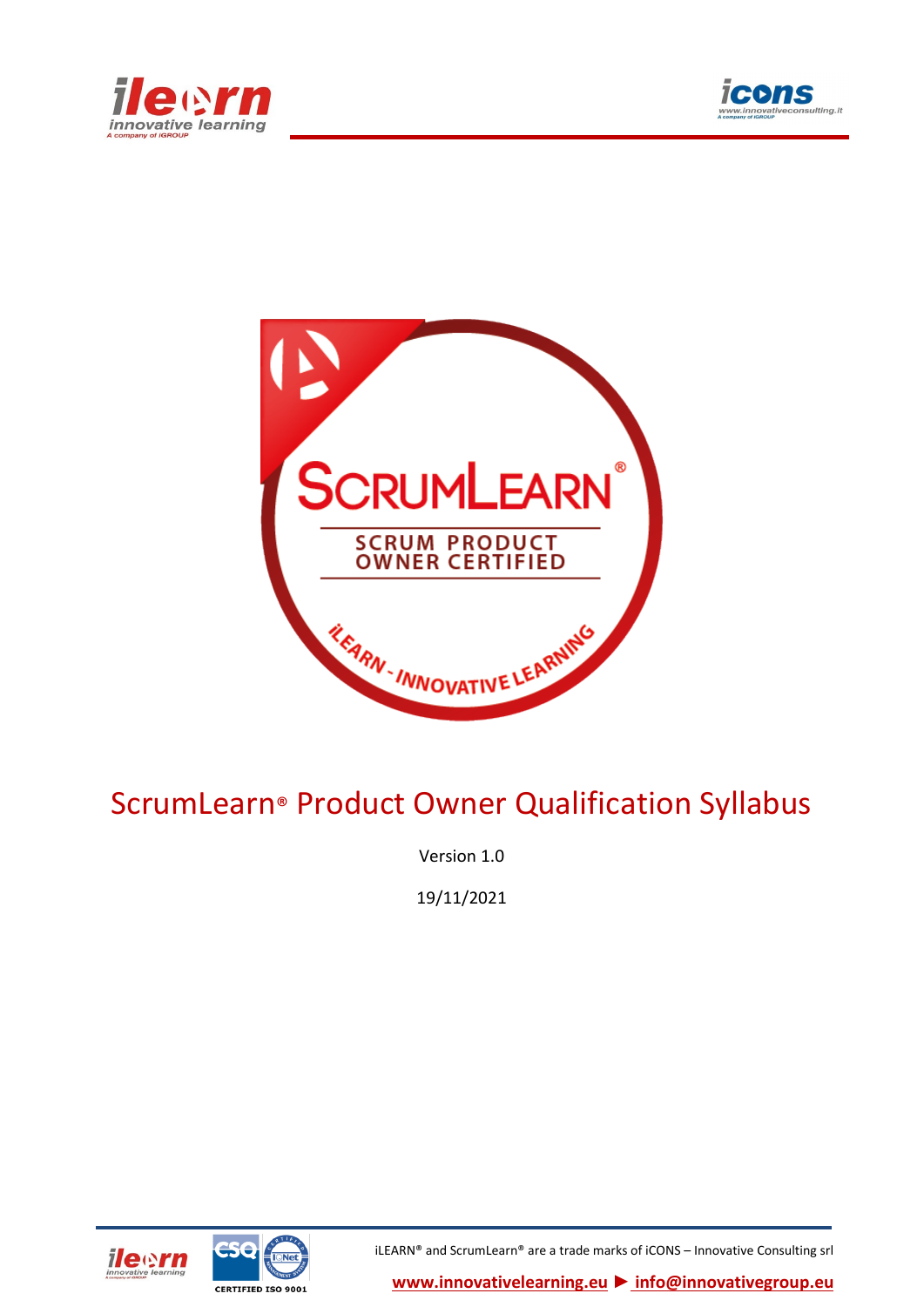

# **Contents**

| ScrumLearn® Scrum Product Owner Certified (SPOC) LEARNING OUTCOMES5 |
|---------------------------------------------------------------------|
|                                                                     |
|                                                                     |
|                                                                     |
|                                                                     |
|                                                                     |
|                                                                     |
|                                                                     |
|                                                                     |
|                                                                     |
|                                                                     |
|                                                                     |

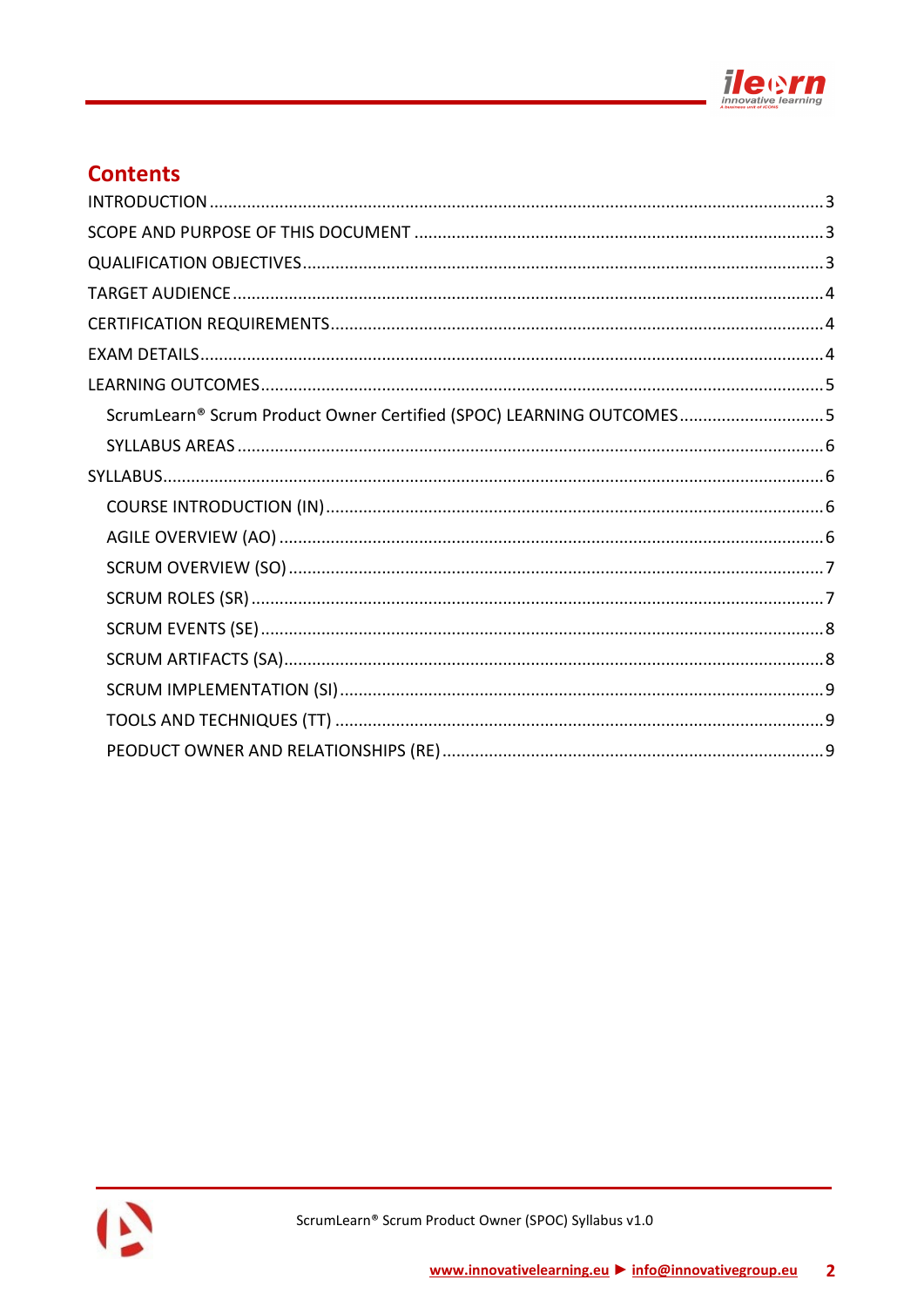

## <span id="page-2-0"></span>**INTRODUCTION**

Scrum is for sure the most popular Agile methodology of our times. But what is it about Scrum that makes it the number one framework for iterative software development? How did Scrum grow to be the most widely used Agile method, and what are the reasons for its success?

One possible answer is that Scrum is simple, straightforward, and easy to implement. While there are a number of other iterative and incremental development methodologies out there (eXtreme Programming, Crystal Clear, Agile Unified Process, etc), Scrum is on the simple side. Not only because of its inherent characteristics, but also because it has well documented use cases. In other words: in part, Scrum is successful simply because it's popular, but mainly the very good reason for Scrum's success, of course, is that it just works.

The reasons behind the increased performance of Scrum teams are manifold. For one, of course, Scrum is a mature framework of development and project management. With frequent iterations and continuous feedback, it helps make sure that the delivered end product suits customer needs. The ability to change requirements on the fly makes sure the project is not derailed.

Another element to be considered is the fact that Scrum offers a variety of certifications. Scrum Masters, Product Owners, developers, but also trainers and coaches can get certified. Demonstrated experience and, perhaps even more importantly, ongoing education definitely helps. This feedback and continued contact with Scrum practitioners enable the methodology itself to continue to evolve and gain maturity.

With ample credibility offered by both certifications and documented use cases, it's no wonder that Scrum was able to garner much attention and support. Companies aspiring to transition to an Agile methodology soon find that reliable and comprehensive information on the several Agile frameworks is difficult to come by.

# <span id="page-2-1"></span>**SCOPE AND PURPOSE OF THIS DOCUMENT**

The purpose of this document is to inform all parties interested in the ScrumLearn® Scrum Product Owner Certified (SPOC) course of the areas covered in the qualification. This document describes the Learning Objectives (LOs) that must be covered in a ScrumLearn® Scrum Product Owner Certified (SLMC) course and that are tested by the examination. These Learning Objectives take the following into consideration:

- every implementation of Scrum is different;
- teams and organizations apply Scrum within their context, but the fundamental framework always remains the same.

# <span id="page-2-2"></span>**QUALIFICATION OBJECTIVES**

Whether you're a manager, programmer, tester, analyst, product manager, or someone interested in working on or with a Scrum team, this course is suited for you. You will leave with solid knowledge of how and why Scrum works. When you have acquired the required knowledge from this course, you will be able to:

• explain the drivers responsible for the emergence of Agile;

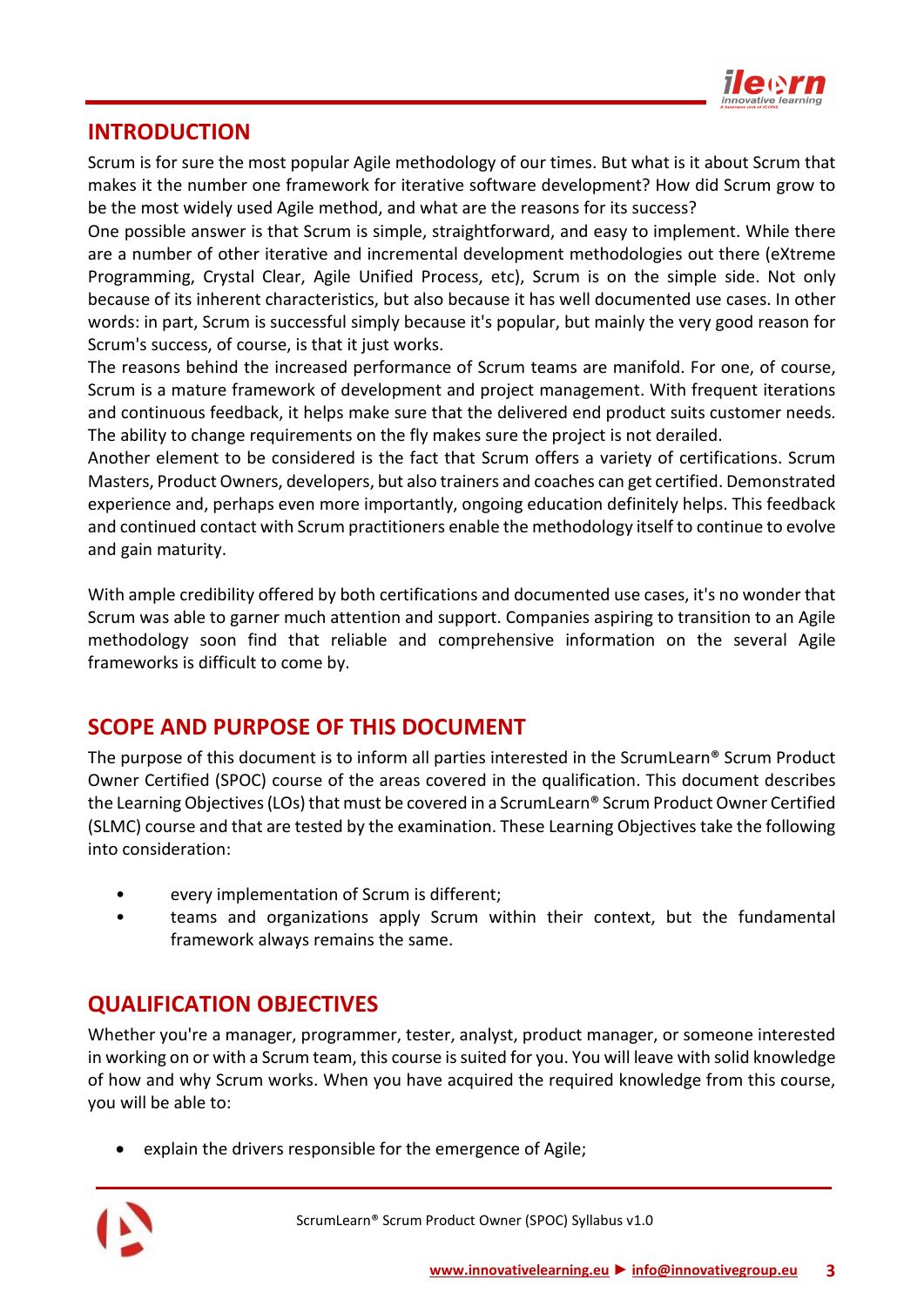

- describe and recognize the essential values, roles, events, artifacts that define the Scrum framework;
- specific Scrum practices that support the delivery of products;
- work as a Scrum Product Owner to keep the development initiative in shape;
- prepare and maintain a prioritized product backlog;
- manage relationships with other stakeholders, inside and ourside the Scrum team;.
- <span id="page-3-0"></span>• acquire the knowledge needed to pass the SPOC exam.

# **TARGET AUDIENCE**

The ScrumLearn® Scrum Produc Owner Certified (SPOC) qualification is fit-for-purpose for whoever is interested in having a deep understanding of Scrum and, in particular, wants to play or shall interact with the role of the Product Owner of a Scrum Team. The roles takes the lead in defining the requirements for a product to be developed and in prioritizing their implementation. This is of interest to anyone who has this responsibility, for example:

- product architects / designers;
- business Analysts;
- product managers;
- program Managers;
- project managers;
- <span id="page-3-1"></span>team leaders.

## **CERTIFICATION REQUIREMENTS**

<span id="page-3-2"></span>You will receive the required certification from iCONS on successful completion of the ScrumLearn® Scrum Product Owner Certified (SPOC) exam.

## **EXAM DETAILS**

The characteristics of the ScrumLearn® Scrum Product Owner Certified (SLMC) exam are:

Exam Format:

- closed-book format;
- paper/web-Based;
- participants may use scratch paper.

Questions:

• 60 multiple choice questions.

PassingsScore:

• 65%

Exam duration:

- 60 minutes;
- 15 minutes extra time for non-native English speakers.

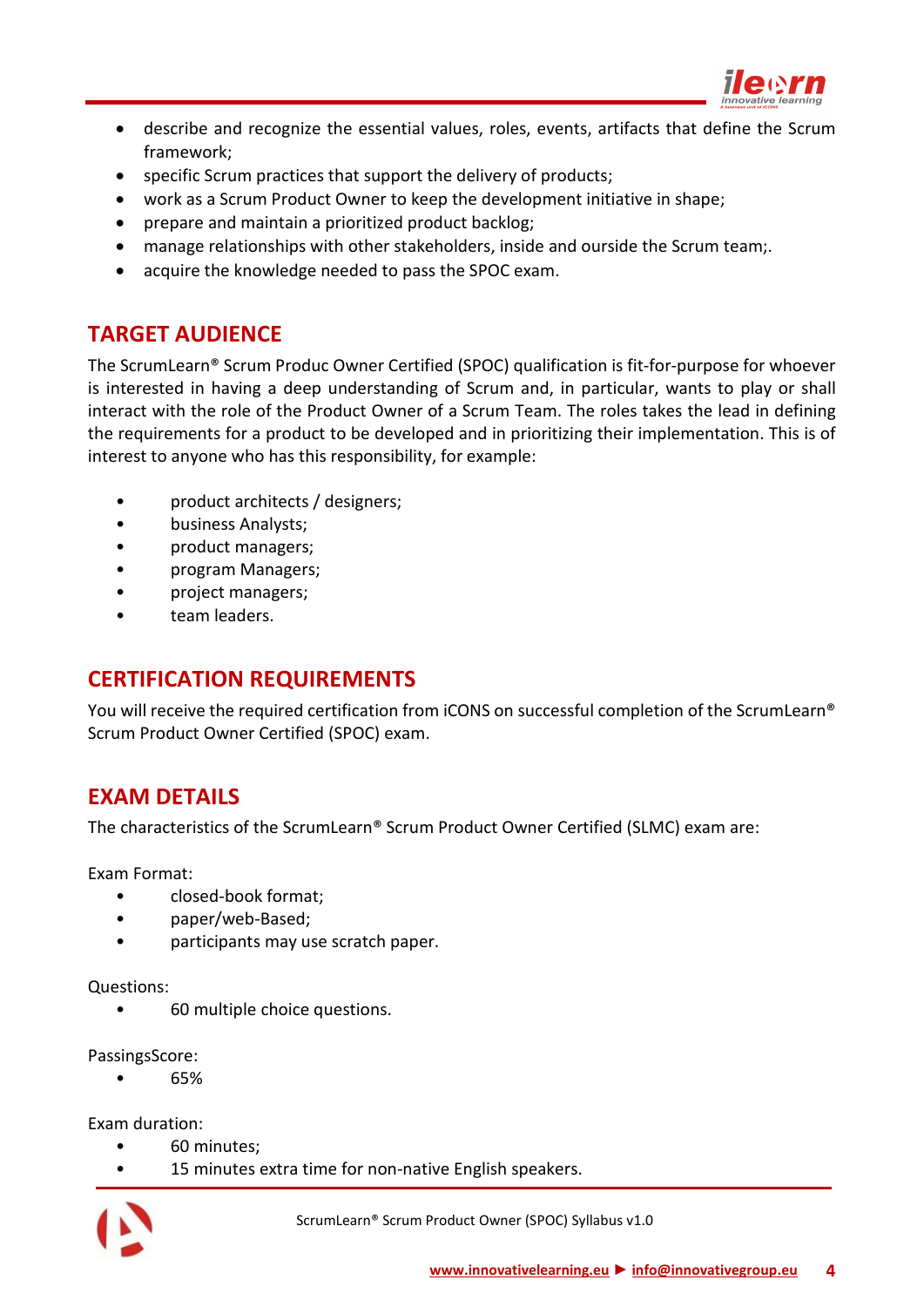

# <span id="page-4-0"></span>**LEARNING OUTCOMES**

A classification widely used when designing assessments for certification and education is the Bloom's Taxonomy of Educational Objectives. This classifies learning objectives into six ascending learning levels, each defining a higher degree of competencies and skills. (Bloom et al, 1956, Taxonomy of Educational Objectives).

This structured approach helps to ensure:

- a clear delineation in learning level content between different qualification levels;
- learning outcomes are documented consistently across different areas of the guidance;
- exam questions and papers are consistent and are created to a similar level of difficulty.

The ScrumLearn® Scrum Product Owner Certified (SLMC) qualification examines learning outcomes at levels 1 (knowledge), 2 (comprehension) and 3 (application).

## <span id="page-4-1"></span>*ScrumLearn® Scrum Product Owner Certified (SPOC) LEARNING OUTCOMES*

| <b>Scrum Product Owner Certified (SPOC) LEARNING OUTCOMES</b> |                                                                                                       |                                                                                                                         |                                                                                                    |                                                                                                                                                                      |
|---------------------------------------------------------------|-------------------------------------------------------------------------------------------------------|-------------------------------------------------------------------------------------------------------------------------|----------------------------------------------------------------------------------------------------|----------------------------------------------------------------------------------------------------------------------------------------------------------------------|
|                                                               | 1<br><b>Knowledge</b>                                                                                 | 2<br><b>Comprehension</b>                                                                                               | 3<br><b>Application</b>                                                                            | 4<br><b>Analysis</b>                                                                                                                                                 |
| Generic<br>Definition<br>from Learning<br><b>Outcomes</b>     | Know key facts, Understand<br>terms and<br>concepts from<br>the manual/<br>guidance                   | key concepts<br>from the<br>manual/<br>guidance                                                                         | Be able to<br>apply key<br>concepts for a<br>given scenario                                        | Be able to<br>analyze and<br>distinguish<br>between<br>appropriate<br>and<br>inappropriate<br>use of the<br>method/<br>guidance for a<br>given scenario<br>situation |
| Qualification<br>Learning<br>Outcomes                         | Know facts,<br>including<br>terms,<br>concepts,<br>principles,<br>tools and<br>techniques<br>of Scrum | Understand<br>the concepts,<br>principles, and<br>dimensions of<br>Scrum and can<br>explain how<br>these are<br>applied | Be able to<br>define<br>requirements<br>and to<br>prioritize /<br>maintain a<br>product<br>backlog |                                                                                                                                                                      |

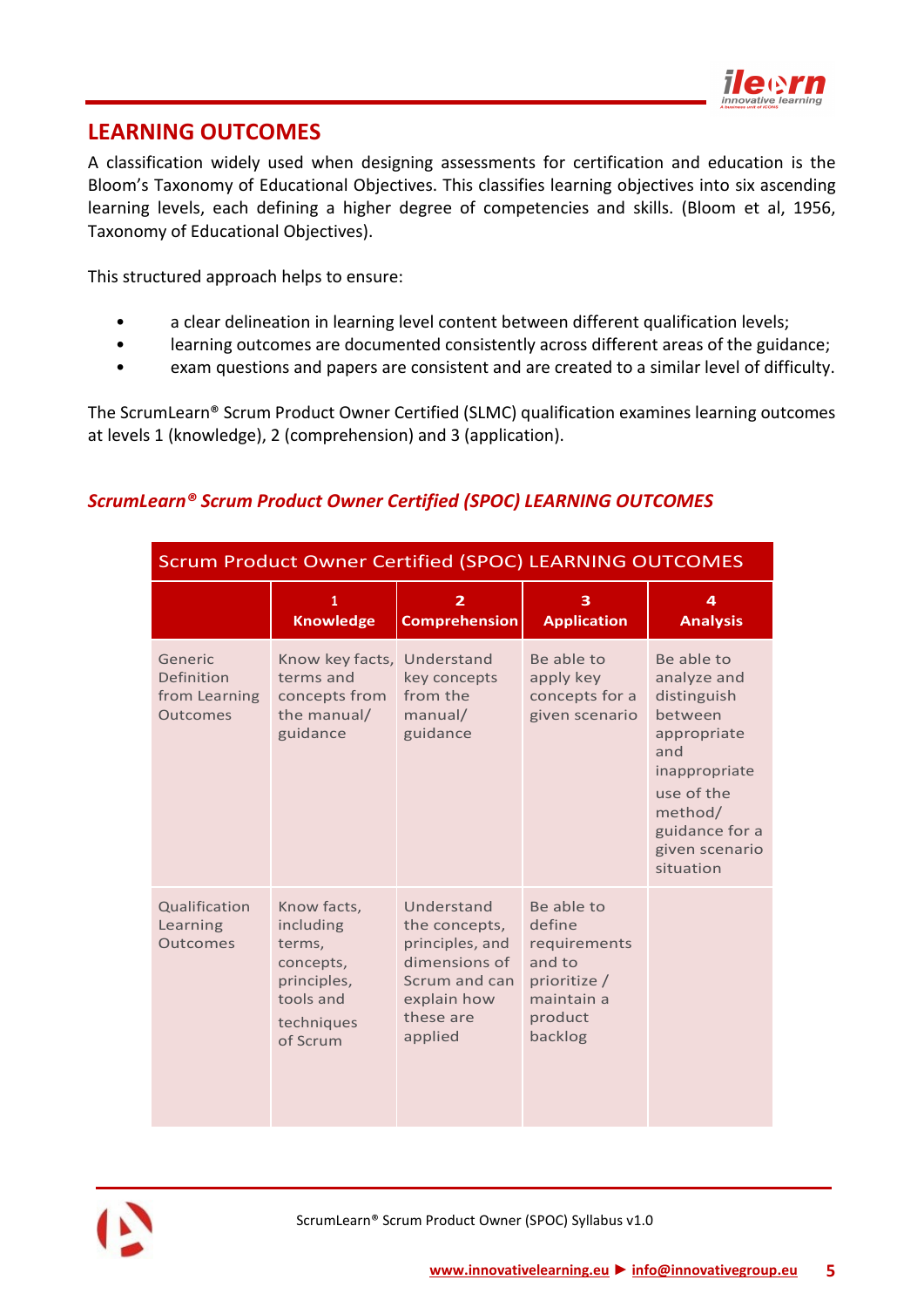

#### <span id="page-5-0"></span>*SYLLABUS AREAS*

The following syllabus areas are identified.

| <b>SYLLABUS AREA CODE</b> | <b>SYLLABUS AREA TITLE</b>             |
|---------------------------|----------------------------------------|
| IN.                       | Course Introduction                    |
| AO                        | <b>Agile Overview</b>                  |
| SO                        | <b>Scrum Overview</b>                  |
| <b>SR</b>                 | <b>Scrum Roles</b>                     |
| <b>SE</b>                 | <b>Scrum Events</b>                    |
| <b>SA</b>                 | <b>Scrum Artifacts</b>                 |
| SI                        | <b>Scrum Implementation</b>            |
| <b>TT</b>                 | <b>Tools and Techniques</b>            |
| <b>RE</b>                 | <b>Product Owner and Relationships</b> |

In the following section are provided details on the topics covered in the different lessons of the course. This course has been mainly based on the Scrum representation provided by Ken Schwaber and Jeff Sutherland In their book "The Scrum Guide™ - The Definitive Guide to Scrum: The Rules of the Game". Additional sources have also been used, and are specified in the section "Referenced bibliography and suggested readings".

# <span id="page-5-1"></span>**SYLLABUS**

#### <span id="page-5-2"></span>*COURSE INTRODUCTION (IN)*

This module lets learners know about the ScrumLearn® Scrum Product Owner Certified (SPOC) course, such as a brief overview, certification, and training agenda.

#### <span id="page-5-3"></span>*AGILE OVERVIEW (AO)*

This module is about understanding the origins of the Agile approach and how it turned upsidedown the traditional approach to product development and project management.

| <b>AREA CODE   SECTION</b> |    | <b>SUBSECTION</b> | <b>TOPIC</b>            |
|----------------------------|----|-------------------|-------------------------|
| AO                         | O1 | 01                | What is Agile ?         |
|                            |    | 02                | <b>History of Agile</b> |
|                            |    | 03                | Agile & VUCAs           |



ScrumLearn® Scrum Product Owner (SPOC) Syllabus v1.0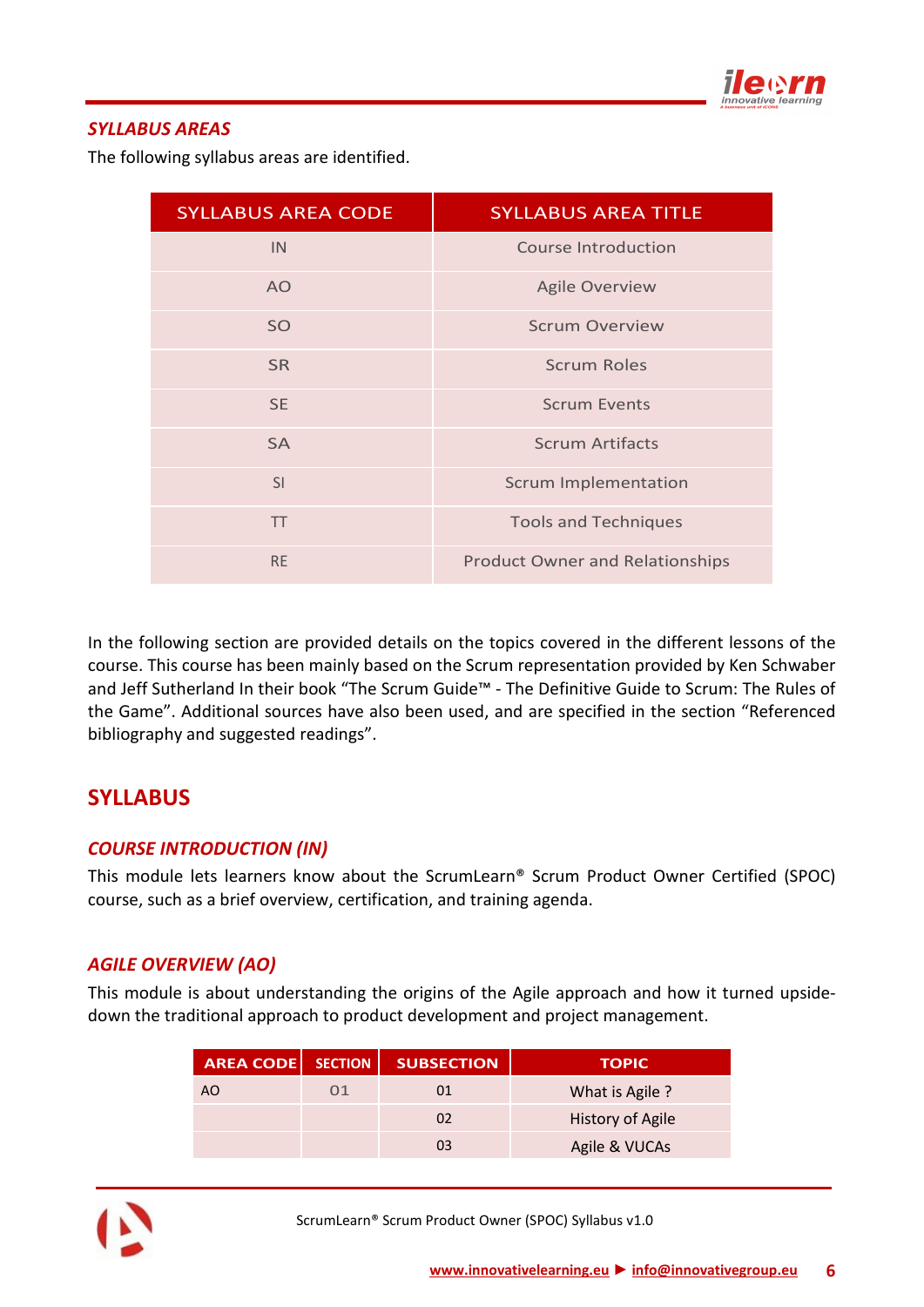

| <b>AREA CODE</b> | <b>SECTION</b> | <b>SUBSECTION</b> | <b>TOPIC</b>                                        |
|------------------|----------------|-------------------|-----------------------------------------------------|
|                  |                | 04                | Reasons for adopting Agile                          |
|                  |                | 05                | Agile Manifesto                                     |
|                  |                | 06                | Waterfall vs Agile                                  |
|                  |                | 07                | Common practices of Agile<br>teams                  |
|                  |                | 08                | A few well-known Agile<br>techniques and approaches |
|                  |                | 09                | Kanban                                              |
|                  |                | 10                | Timeboxes                                           |

#### <span id="page-6-0"></span>*SCRUM OVERVIEW (SO)*

This module is about introducing the Scrum approach, also in relation to Agile, and giving an overall vision of how Scrum is structured in terms of roles involved, project phases, and activities.

| <b>AREA</b><br><b>CODE</b> | <b>SECTION</b> | <b>SUBSECTION</b> | <b>TOPIC</b>                     |
|----------------------------|----------------|-------------------|----------------------------------|
| <b>SO</b>                  | 01             | 01                | What is Scrum?                   |
|                            |                | 02                | Why Scrum?                       |
|                            |                | 03                | <b>Scrum Genesis</b>             |
|                            |                | 04                | Scrum within Agile               |
|                            |                | 05                | <b>Scrum Theory</b>              |
|                            |                | 06                | <b>Scrum Pillars</b>             |
|                            |                | 07                | <b>Scrum Values</b>              |
|                            |                | 08                | <b>Scrum Team</b>                |
|                            |                | 09                | <b>Scrum Artifacts</b>           |
|                            |                | 10                | <b>Scrum Events</b>              |
|                            |                | 11                | <b>Scrum Applicability</b>       |
|                            |                | 12                | Scrum advantages and<br>benefits |

## <span id="page-6-1"></span>*SCRUM ROLES (SR)*

This module introduces the typical organization of a Scrum project, detailing the core and non-core Scrum roles and responsibilities.

| <b>AREA</b><br><b>CODE</b> | <b>SECTION</b> | <b>SUBSECTION</b> | <b>TOPIC</b>               |
|----------------------------|----------------|-------------------|----------------------------|
| SR                         | N 1            | 01                | The Scrum Team             |
|                            |                | n,                | Scrum roles within a Scrum |



ScrumLearn® Scrum Product Owner (SPOC) Syllabus v1.0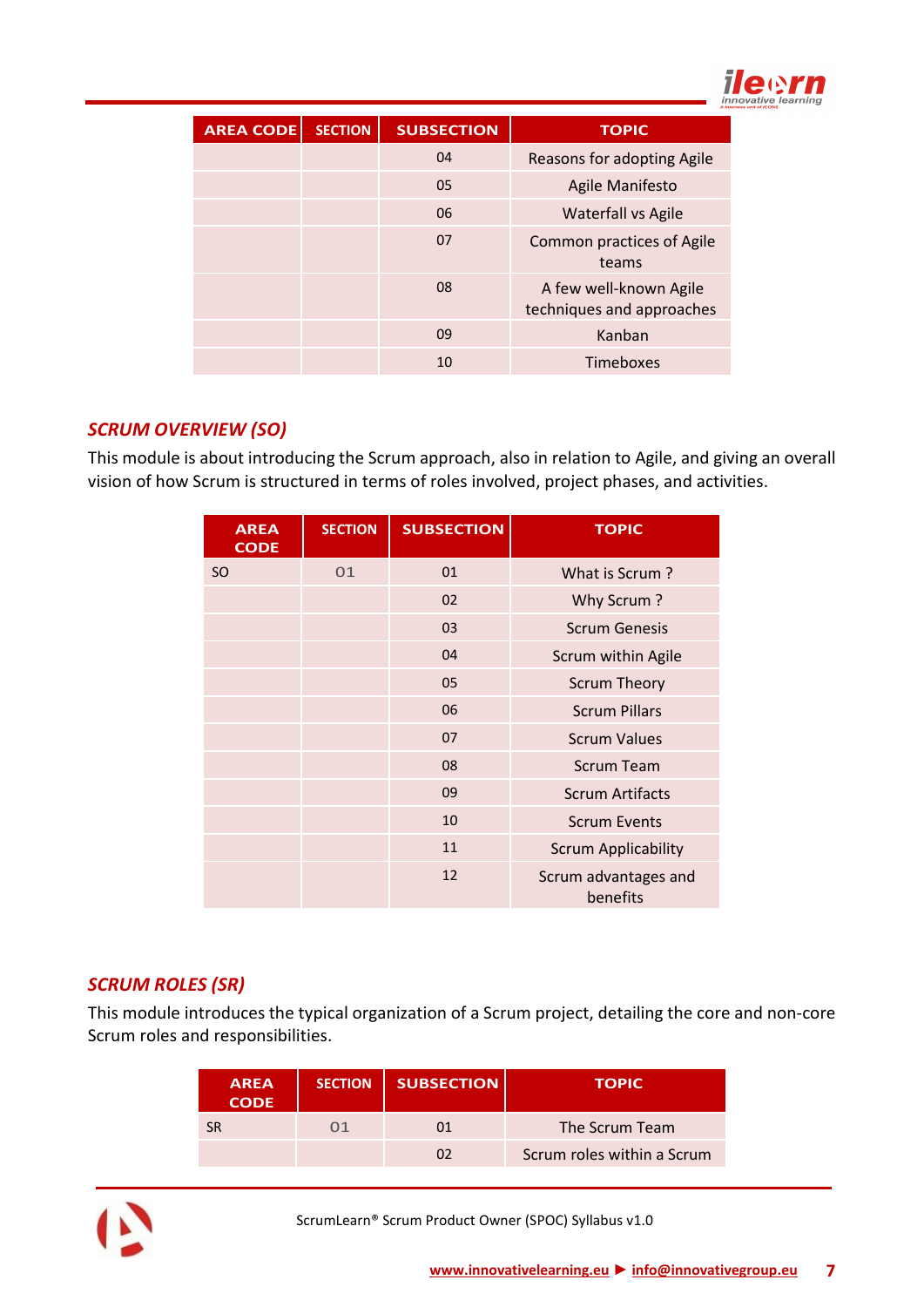

| <b>AREA</b><br><b>CODE</b> | <b>SECTION</b> | <b>SUBSECTION</b> | <b>TOPIC</b>                          |
|----------------------------|----------------|-------------------|---------------------------------------|
|                            |                |                   | Team                                  |
|                            |                | 03                | The Product Owner (overview)          |
|                            |                | 04                | The Development Team                  |
|                            |                | 05                | The Scrum Master                      |
|                            |                | 06                | The Scrum Team                        |
|                            |                | 07                | Scrum roles within a Scrum<br>Team    |
|                            |                | 08                | <b>Product Owner skills</b>           |
|                            |                | 09                | <b>Product Owner responsibilities</b> |

## <span id="page-7-0"></span>*SCRUM EVENTS (SE)*

This module introduces the main meeting and prescribed occasion for exchanges that are used in a Scrum product development initiative

| <b>AREA</b><br><b>CODE</b> | <b>SECTION</b> | <b>SUBSECTION</b> | <b>TOPIC</b>                         |
|----------------------------|----------------|-------------------|--------------------------------------|
| <b>SE</b>                  | 01             | 01                | <b>Scrum Events</b>                  |
|                            |                | 02                | The Sprint                           |
|                            |                | 03                | The Sprint Planning                  |
|                            |                | 04                | The Daily Scrum                      |
|                            |                | 05                | The Sprint Review                    |
|                            |                | 06                | The Sprint Retrospective             |
|                            |                | 07                | <b>Product Backlog</b><br>Refinement |
|                            |                | 08                | The PO and Scrum events              |

## <span id="page-7-1"></span>*SCRUM ARTIFACTS (SA)*

This module introduces the documents and artifacts that are used in a Scrum product development initiative

| <b>AREA</b><br><b>CODE</b> | <b>SECTION</b> | <b>SUBSECTION</b> | <b>TOPIC</b>                    |
|----------------------------|----------------|-------------------|---------------------------------|
| <b>SA</b>                  | 01             | 01                | <b>Scrum Artifacts overview</b> |
|                            |                | 02                | The User Story                  |
|                            |                | 03                | The Product Goal                |
|                            |                | 04                | The Product Backlog             |
|                            |                | 05                | The Sprint Backlog              |
|                            |                | 06                | The Increment                   |



ScrumLearn® Scrum Product Owner (SPOC) Syllabus v1.0